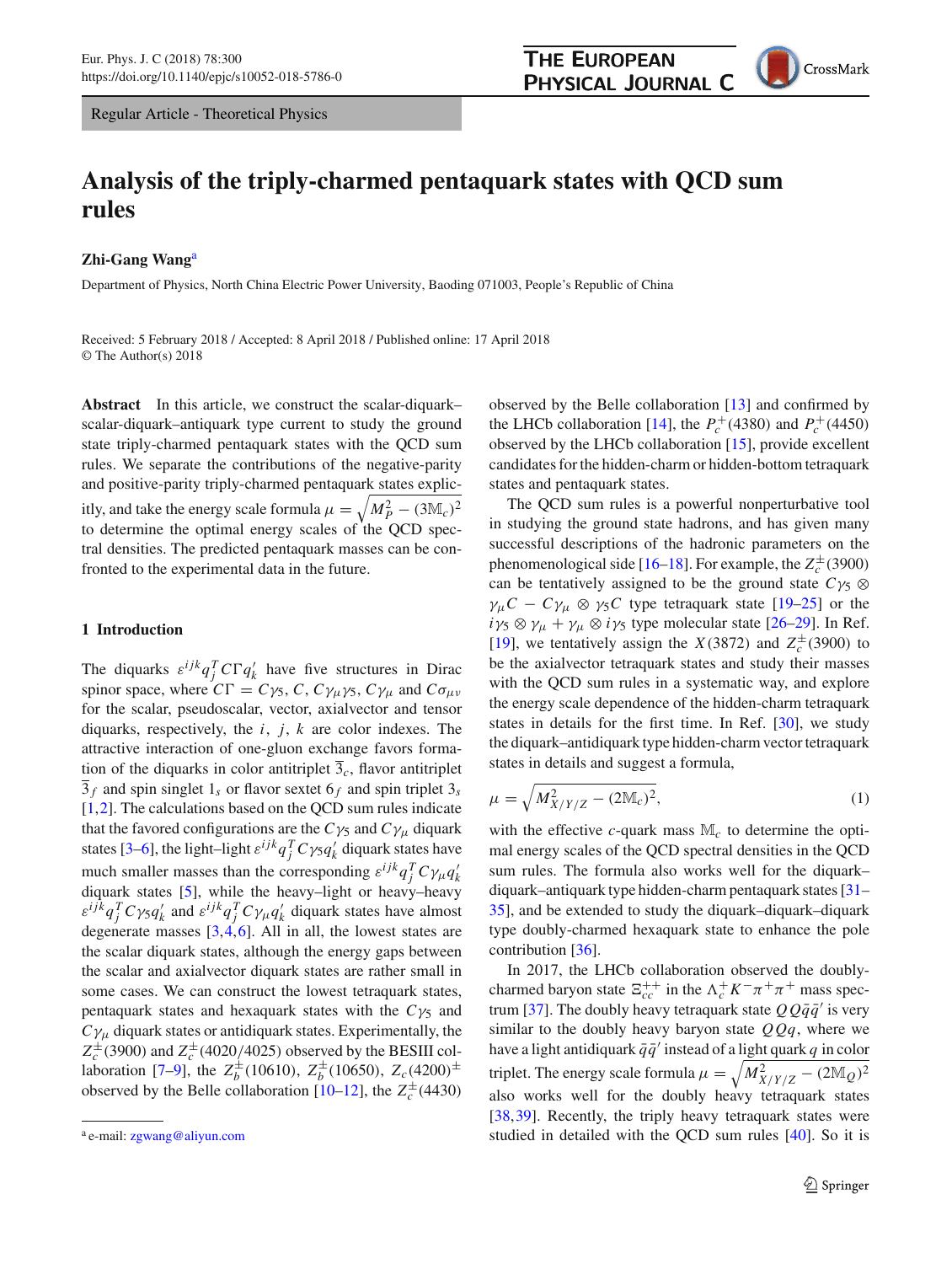interesting to study the triply heavy pentaquark states with the QCD sum rules. At the first step, we study the triplycharmed pentaquark states and explore the energy scale dependence of the QCD spectral densities. The diquark– diquark–antiquark type triply-charmed pentaquark states differ from the baryon-meson type triply-charmed molecular states remarkably, which have been studied with the potential models based on the heavy quark symmetry [\[41,](#page-8-27)[42\]](#page-8-28).

In this article, we choose the  $u^T C \gamma_5 c - d^T C \gamma_5 c - \bar{c}$ type configuration to study the lowest *cccud* pentaquark state with  $J^P = \frac{1}{2}$  by calculating the operator product expansion up to dimension 10 and extend the energy scale formula  $\mu = \sqrt{M_{X/Y/Z}^2 - (2M_c)^2}$  to the new form  $\mu = \sqrt{M_P^2 - (3M_c)^2}$  to determine the ideal energy scale of the QCD spectral density of the triply-charmed pentaquark state, as a byproduct, we also study the  $J^P = \frac{1}{2}^+ c c\bar{c}ud$  pentaquark state with QCD sum rules. One may expect to study the lowest  $cc\bar{c}ud$  pentaquark state with the configuration  $c^T C \gamma_\mu c - u^T C \gamma^\mu d - \bar{c}$ . Naively, we expect that the larger masses of the  $C\gamma_\mu$  diquark states lead to larger tetraquark or pentaquark masses compared to the  $C\gamma_5$  diquark states.

The article is arranged as follows: we derive the QCD sum rules for the masses and pole residues of the triplycharmed pentaquark states in Sect. [2;](#page-1-0) in Sect. [3,](#page-4-0) we present the numerical results and discussions; and Sect. [4](#page-7-0) is reserved for our conclusion.

# <span id="page-1-0"></span>**2** QCD sum rules for the  $\frac{1}{2}^{\pm}$  pentaquark states

In the following, we write down the two-point correlation function  $\Pi(p^2)$  in the QCD sum rules,

$$
\Pi(p^2) = i \int d^4x e^{ip \cdot x} \langle 0|T \{J(x)\bar{J}(0)\} |0\rangle, \tag{2}
$$

where

$$
J(x) = \varepsilon^{ila} \varepsilon^{ijk} \varepsilon^{lmn} u_j^T(x) C \gamma_5 c_k(x) d_m^T(x) C \gamma_5 c_n(x) C \bar{c}_a^T(x),
$$
\n(3)

the  $i$ ,  $j$ ,  $k$ ,  $l$ ,  $m$ ,  $n$  and  $a$  are color indexes, the  $C$  is the charge conjugation matrix. In this article, we choose the scalar-diquark-scalar-diquark-antiquark type current  $J(x)$ with  $J^P = \frac{1}{2}^-$  to study the lowest triply-charmed pentaquark states with  $J^P = \frac{1}{2}^\pm$  in a consistent way.

The current  $J(0)$  has negative parity, and couples potentially to the  $J^P = \frac{1}{2}^-$  triply-charmed pentaquark state  $P^-$ ,

$$
\langle 0|J(0)|P^-(p)\rangle = \lambda_- U^-(p,s),\tag{4}
$$

the  $\lambda_$  is the pole residue, the spinor  $U^-(p, s)$  satisfies the Dirac equation  $(p - M_{\text{v}})U^-(p, s) = 0$ , the *s* is the polarization or spin index of the spinor, and should be distinguished

from the *s* quark or the energy *s*. On the other hand, the current *J*(0) also couples potentially to the  $J^P = \frac{1}{2}^+$  triplycharmed pentaquark state  $P^+$ , as multiplying  $i\gamma_5$  to the current  $J(0)$  changes its parity  $[31-35, 43-50]$  $[31-35, 43-50]$ ,

$$
\langle 0|J(0)|P^+(p)\rangle = \lambda_+ i\gamma_5 U^+(p,s),\tag{5}
$$

the spinors  $U^{\pm}(p, s)$  have analogous properties.

On the phenomenological side, we insert a complete set of intermediate pentaquark states with the same quantum numbers as the current operators  $J(x)$  and  $i\gamma_5 J(x)$  into the correlation function  $\Pi(p^2)$  to obtain the hadronic representation [\[16](#page-8-13)[–18](#page-8-14)]. After isolating the pole terms of the lowest states of the triply-charmed pentaquark states, we obtain the result:

$$
\Pi(p^2) = \lambda_{-}^2 \frac{\not p + M_{-}}{M_{-}^2 - p^2} + \lambda_{+}^2 \frac{\not p - M_{+}}{M_{+}^2 - p^2} + \cdots
$$
 (6)

Now we obtain the hadronic spectral density through dispersion relation,

$$
\frac{\text{Im}\Pi(s)}{\pi} = \hat{p} \left[ \lambda_-^2 \delta \left( s - M_-^2 \right) + \lambda_+^2 \delta \left( s - M_+^2 \right) \right] \n+ \left[ M_- \lambda_-^2 \delta \left( s - M_-^2 \right) - M_+ \lambda_+^2 \delta \left( s - M_+^2 \right) \right] \n= \hat{p} \rho_H^1(s) + \rho_H^0(s),
$$
\n(7)

where the subscript index *H* denotes the hadron side, then we introduce the weight function  $\exp\left(-\frac{s}{T^2}\right)$  to obtain the QCD sum rules at the hadron side,

$$
\int_{9m_c^2}^{s_0} ds \left[ \sqrt{s} \rho_H^1(s) + \rho_H^0(s) \right] \exp\left(-\frac{s}{T^2}\right)
$$
  
=  $2M_- \lambda_-^2 \exp\left(-\frac{M_-^2}{T^2}\right)$ , (8)  

$$
\int_{9m_c^2}^{s_0} ds \left[ \sqrt{s} \rho_H^1(s) - \rho_H^0(s) \right] \exp\left(-\frac{s}{T^2}\right)
$$
  
=  $2M_+ \lambda_+^2 \exp\left(-\frac{M_+^2}{T^2}\right)$ , (9)

where the  $s_0$  are the continuum threshold parameters and the  $T<sup>2</sup>$  are the Borel parameters. We separate the contributions of the negative-parity (positive-parity) pentaquark states from the positive-parity (negative-parity) pentaquark states explicitly. There is no contamination comes from the positive or negative parity triply-charmed pentaquark state.

In the following, we briefly outline the operator product expansion for the correlation function  $\Pi(p^2)$  in perturbative QCD. Firstly, we contract the *u*, *d* and *c* quark fields in the correlation function  $\Pi(p^2)$  with Wick theorem, and obtain the result: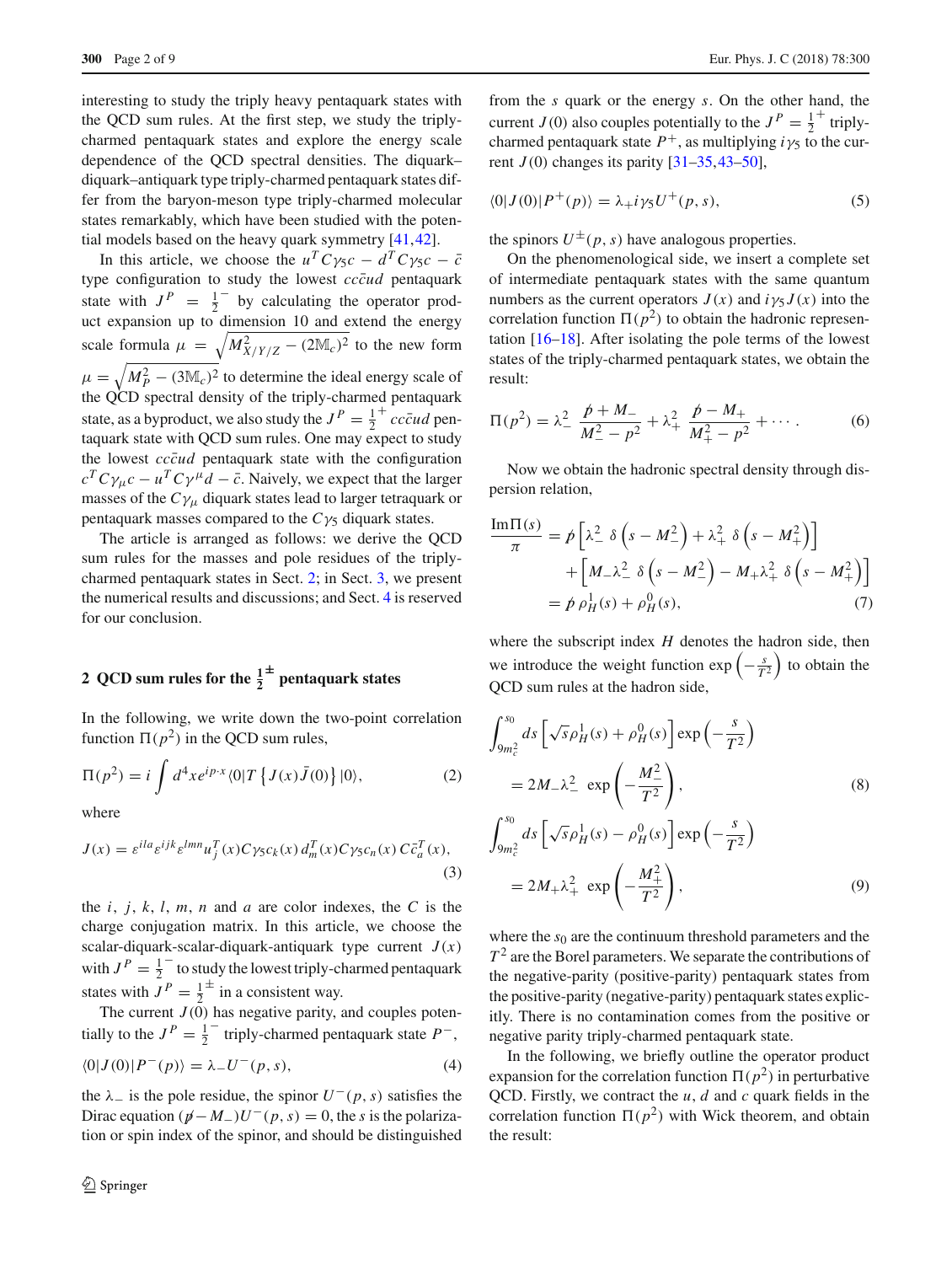$$
\Pi(p^2) = -i \varepsilon^{ila} \varepsilon^{ijk} \varepsilon^{lmn} \varepsilon^{i'l'a'} \varepsilon^{i'j'k'} \varepsilon^{l'm'n'} \int d^4x \, e^{ip\cdot x} \, times \left\{ \text{Tr} \left[ \gamma_5 C U_{jj'}^T(x) C \gamma_5 C_{kk'}(x) \right] \right. \times \text{Tr} \left[ \gamma_5 C D_{mm'}^T(x) C \gamma_5 C_{nn'}(x) \right] C C_{a'a}^T(-x) C
$$
\n
$$
- \text{Tr} \left[ \gamma_5 C U_{jj'}^T(x) C \gamma_5 C_{kn'}(x) \gamma_5 C D_{mm'}^T(x) C \gamma_5 C_{nk'}(x) \right] C C_{a'a}^T(-x) C \right\}, \tag{10}
$$

where the  $U_{ij}(x)$ ,  $D_{ij}(x)$  and  $C_{ij}(x)$  are the full *u*, *d* and *c* quark propagators, respectively (we can set  $S_{ij}(x)$  =  $U_{ij}(x)$ ,  $D_{ij}(x)$  in the chiral limit  $m_u = m_d = 0$ ),

$$
S_{ij}(x) = \frac{i\delta_{ij} \not x}{2\pi^2 x^4} - \frac{\delta_{ij} \langle \bar{q}q \rangle}{12} - \frac{\delta_{ij} x^2 \langle \bar{q}g_s \sigma Gq \rangle}{192} - \frac{i g_s G_{\alpha\beta}^a t_{ij}^a (\not x \sigma^{\alpha\beta} + \sigma^{\alpha\beta} \not x)}{32\pi^2 x^2} - \frac{1}{8} \langle \bar{q}_j \sigma^{\mu\nu} q_i \rangle \sigma_{\mu\nu} + \cdots, \qquad (11)
$$

$$
C_{ij}(x) = \frac{i}{(2\pi)^4} \int d^4k e^{-ik \cdot x} \left\{ \frac{\delta_{ij}}{k - m_c} - \frac{g_s G_{\alpha\beta}^n t_{ij}^n}{4} \frac{\sigma^{\alpha\beta} (k + m_c) + (k + m_c)\sigma^{\alpha\beta}}{(k^2 - m_c^2)^2} - \frac{g_s^2 (t^a t^b)_{ij} G_{\alpha\beta}^a G_{\mu\nu}^b (f^{\alpha\beta\mu\nu} + f^{\alpha\mu\beta\nu} + f^{\alpha\mu\nu\beta})}{4(k^2 - m_c^2)^5} + \cdots \right\},
$$
  

$$
f^{\alpha\beta\mu\nu} = (k + m_c) \gamma^{\alpha} (k + m_c) \gamma^{\beta} (k + m_c) \gamma^{\mu} (k + m_c) \gamma^{\nu} (k + m_c),
$$
 (12)

and  $t^n = \frac{\lambda^n}{2}$ , the  $\lambda^n$  is the Gell-Mann matrix [\[18,](#page-8-14)[19](#page-8-15)[,51](#page-8-31)]. We retain the term  $\langle \bar{q}_j \sigma_{\mu\nu} q_i \rangle$  originates from Fierz re-ordering of the  $\langle q_i \bar{q}_j \rangle$  to absorb the gluons emitted from other quark lines to form  $\langle \bar{q}_j g_s G^a_{\alpha\beta} t^a_{mn} \sigma_{\mu\nu} q_i \rangle$  to extract the mixed condensate  $\langle \bar{q}g_s\sigma Gq \rangle$  [\[19\]](#page-8-15). Then we compute the integrals both in the coordinate and momentum spaces to obtain the correlation function  $\Pi(p^2)$ , therefore the QCD spectral densities  $\rho_{QCD}^1(s)$  and  $\rho_{QCD}^0(s)$  at the quark level through dispersion relation,

$$
\frac{\text{Im}\Pi(s)}{\pi} = \dot{p} \,\rho_{QCD}^1(s) + m_c \rho_{QCD}^0(s). \tag{13}
$$

In this article, we carry out the operator product expansion to the vacuum condensates up to dimension-10, and assume vacuum saturation for the higher dimensional vacuum condensates. The condensates  $\langle g_s^3GGG \rangle$ ,  $\langle \frac{\alpha_sGG}{\pi} \rangle^2$ ,  $\langle \frac{\alpha_sGG}{\pi} \rangle \langle \bar{q}g_s \sigma Gq \rangle$  have the dimensions 6, 8, 9 respectively, but they are the vacuum expectations of the operators of the order  $\mathcal{O}(\alpha_s^{3/2})$ ,  $\mathcal{O}(\alpha_s^2)$ ,  $\mathcal{O}(\alpha_s^{3/2})$  respectively, and discarded [\[19](#page-8-15)].

Once the analytical QCD spectral densities  $\rho_{QCD}^1(s)$  and  $\rho_{QCD}^0(s)$  are obtained, we can take the quark-hadron duality below the continuum thresholds  $s_0$  and introduce the weight function  $\exp\left(-\frac{s}{T^2}\right)$  to obtain the QCD sum rules:

<span id="page-2-0"></span>
$$
2M_{-}\lambda_{-}^{2} \exp\left(-\frac{M_{-}^{2}}{T^{2}}\right) = \int_{9m_{c}^{2}}^{s_{0}} ds \left[\sqrt{s}\rho_{QCD}^{1}(s) + m_{c}\rho_{QCD}^{0}(s)\right] \exp\left(-\frac{s}{T^{2}}\right),
$$
\n(14)

<span id="page-2-1"></span>
$$
2M_{+}\lambda_{+}^{2} \exp\left(-\frac{M_{+}^{2}}{T^{2}}\right) = \int_{9m_{c}^{2}}^{s_{0}} ds \left[\sqrt{s}\rho_{QCD}^{1}(s) - m_{c}\rho_{QCD}^{0}(s)\right]
$$

$$
\times \exp\left(-\frac{s}{T^{2}}\right), \tag{15}
$$

where

$$
\rho_{QCD}^1(s) = \rho_0^1(s) + \rho_3^1(s) + \rho_4^1(s) + \rho_5^1(s) \n+ \rho_6^1(s) + \rho_8^1(s) + \rho_{10}^1(s) ,\n\rho_{QCD}^0(s) = \rho_0^0(s) + \rho_3^0(s) + \rho_4^0(s) + \rho_5^0(s) \n+ \rho_6^0(s) + \rho_8^0(s) + \rho_{10}^0(s) ,
$$
\n(16)

$$
\rho_0^1(s) = \frac{1}{40960\pi^8} \int dz \, tr \, (1 - r - t - z)^2 \left(s - \hat{m}_c^2\right)^4 \left(8s - 3\hat{m}_c^2\right),
$$
\n
$$
\rho_0^0(s) = \frac{1}{40960\pi^8} \int dz \, tr \, z \, t \left(1 - r - t - z\right)^2 \left(s - \hat{m}_c^2\right)^4 \left(7s - 2\hat{m}_c^2\right),\tag{17}
$$

$$
\rho_3^1(s) = -\frac{m_c\langle\bar{q}q\rangle}{128\pi^6} \int dz \, tr\, z\left(1 - r - t - z\right) \left(s - \widehat{m}_c^2\right)^2 \left(2s - \widehat{m}_c^2\right),
$$
\n
$$
\rho_3^0(s) = -\frac{m_c\langle\bar{q}q\rangle}{384\pi^6} \int dz \, tr\, z\left(1 - r - t - z\right) \left(s - \widehat{m}_c^2\right)^2 \left(5s - 2\widehat{m}_c^2\right),
$$
\n(18)

$$
\rho_4^1(s) = -\frac{m_c^2}{6144\pi^6} \left\{ \frac{\alpha_s GG}{\pi} \right\} \int dz \, tr \, t \left( \frac{r}{z^2} + \frac{z}{2r^2} \right)
$$
\n
$$
\times (1 - r - t - z)^2 \left( s - \widehat{m}_c^2 \right) \left( 5s - 3\widehat{m}_c^2 \right)
$$
\n
$$
+ \frac{1}{2048\pi^6} \left\{ \frac{\alpha_s GG}{\pi} \right\} \int dz \, tr \, rt \, (1 - r - t - z)
$$
\n
$$
\times \left( s - \widehat{m}_c^2 \right)^2 \left( 2s - \widehat{m}_c^2 \right)
$$
\n
$$
+ \frac{3}{65536\pi^6} \left\{ \frac{\alpha_s GG}{\pi} \right\} \int dz \, tr \, r \, tz
$$
\n
$$
\times \left( s - \widehat{m}_c^2 \right)^2 \left( 2s - \widehat{m}_c^2 \right)
$$
\n
$$
+ \frac{3m_c^2}{65536\pi^6} \left\{ \frac{\alpha_s GG}{\pi} \right\} \int dz \, tr \, r
$$
\n
$$
\times \left( s - \widehat{m}_c^2 \right)^2
$$
\n
$$
\times \left( s - \widehat{m}_c^2 \right)^2
$$

 $\mathcal{D}$  Springer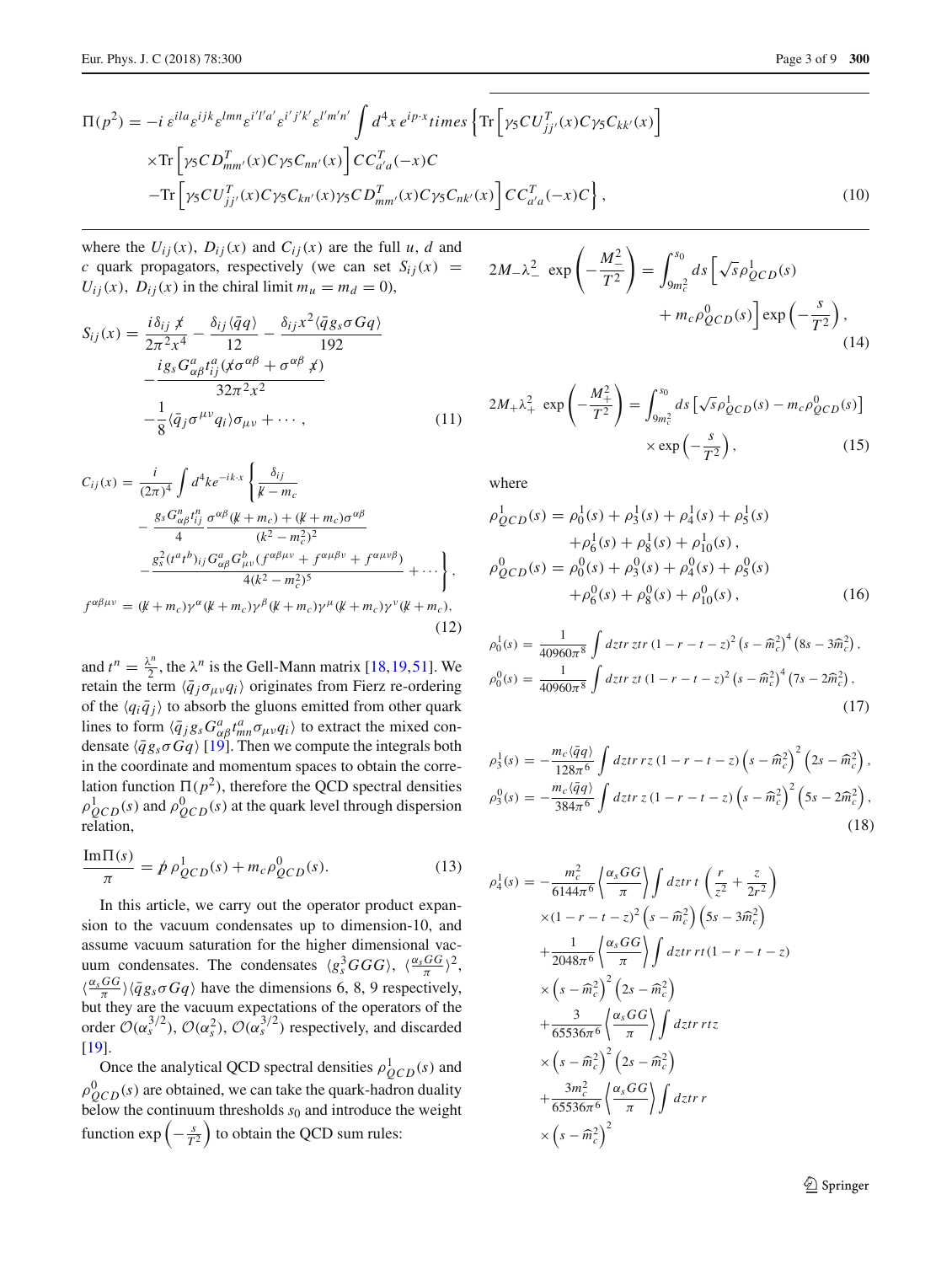$$
-\frac{3}{131072\pi^{6}}\left\{\frac{\alpha_{s}GG}{\pi}\right\}\int dz \, tr \, (1 - r - t - z)^{2}
$$
\n
$$
\times \left(s - \widehat{m}_{c}^{2}\right)^{2}\left(2s - \widehat{m}_{c}^{2}\right)
$$
\n
$$
\rho_{4}^{0}(s) = -\frac{m_{c}^{2}}{3072\pi^{6}}\left\{\frac{\alpha_{s}GG}{\pi}\right\}\int dz \, tr \, t\left(\frac{1}{z^{2}} + \frac{z}{2r^{3}}\right)(1 - r - t - z)^{2}
$$
\n
$$
\times \left(s - \widehat{m}_{c}^{2}\right)\left(2s - \widehat{m}_{c}^{2}\right)
$$
\n
$$
+\frac{1}{12288\pi^{6}}\left\{\frac{\alpha_{s}GG}{\pi}\right\}\int dz \, tr
$$
\n
$$
\times \left(\frac{tz}{r^{2}} - \frac{3}{32}\right)(1 - r - t - z)^{2}
$$
\n
$$
\times \left(s - \widehat{m}_{c}^{2}\right)^{2}\left(5s - 2\widehat{m}_{c}^{2}\right)
$$
\n
$$
+\frac{1}{6144\pi^{6}}\left\{\frac{\alpha_{s}GG}{\pi}\right\}\int dz \, tr \, t(1 - r - t - z)
$$
\n
$$
\times \left(s - \widehat{m}_{c}^{2}\right)^{2}\left(5s - 2\widehat{m}_{c}^{2}\right)
$$
\n
$$
+\frac{1}{65536\pi^{6}}\left\{\frac{\alpha_{s}GG}{\pi}\right\}\int dz \, tr \, tz \left(s - \widehat{m}_{c}^{2}\right)^{2}\left(5s - 2\widehat{m}_{c}^{2}\right)
$$
\n
$$
+\frac{3m_{c}^{2}}{65536\pi^{6}}\left\{\frac{\alpha_{s}GG}{\pi}\right\}\int dz \, tr \, \left(s - \widehat{m}_{c}^{2}\right)^{2}, \qquad (19)
$$

$$
\rho_5^1(s) = \frac{m_c \langle \bar{q}g_s \sigma Gq \rangle}{512\pi^6} \int dz \, tr \, rz
$$
  
\n
$$
\times \left(1 - \frac{1 - r - t - z}{t} - \frac{3}{16}\right)
$$
  
\n
$$
\times \left(s - \widehat{m}_c^2\right) \left(5s - 3\widehat{m}_c^2\right),
$$
  
\n
$$
\rho_5^0(s) = \frac{m_c \langle \bar{q}g_s \sigma Gq \rangle}{256\pi^6} \int dz \, tr \, z
$$
  
\n
$$
\times \left(1 - \frac{1 - r - t - z}{t} - \frac{3}{16}\right)
$$
  
\n
$$
\times \left(s - \widehat{m}_c^2\right) \left(2s - \widehat{m}_c^2\right),
$$
\n(20)

$$
\rho_6^1(s) = \frac{m_c^2 \langle \bar{q}q \rangle^2}{96\pi^4} \int dz t (1 - t - z) \left(s - \overline{m}_c^2\right),
$$
  

$$
\rho_6^0(s) = \frac{m_c^2 \langle \bar{q}q \rangle^2}{96\pi^4} \int dz t \left(s - \overline{m}_c^2\right),
$$
 (21)

$$
\rho_8^1(s) = -\frac{m_c^2 \langle \bar{q}q \rangle \langle \bar{q}g_s \sigma Gq \rangle}{64\pi^4} \int dz t (1 - t - z)
$$
  
\n
$$
\times \left[ 1 + \frac{s}{3} \delta \left( s - \overline{m}_c^2 \right) \right]
$$
  
\n
$$
+ \frac{m_c^2 \langle \bar{q}q \rangle \langle \bar{q}g_s \sigma Gq \rangle}{192\pi^4} \int dz t \frac{1 - t - z}{t},
$$
  
\n
$$
\rho_8^0(s) = -\frac{m_c^2 \langle \bar{q}q \rangle \langle \bar{q}g_s \sigma Gq \rangle}{96\pi^4} \int dz t
$$
  
\n
$$
\times \left[ 1 + \frac{s}{2} \delta \left( s - \overline{m}_c^2 \right) \right]
$$
  
\n
$$
+ \frac{m_c^2 \langle \bar{q}q \rangle \langle \bar{q}g_s \sigma Gq \rangle}{192\pi^4} \int dz t \frac{1}{t},
$$
\n(22)

$$
\rho_{10}^1(s) = \frac{m_c^2 \langle \bar{q}g_s \sigma G q \rangle^2}{256\pi^4} \int dz t (1 - t - z) \times \left(1 + \frac{2s}{3T^2} + \frac{s^2}{6T^4}\right) \delta\left(s - \overline{m}_c^2\right) \n- \frac{m_c^2 \langle \bar{q}g_s \sigma G q \rangle^2}{384\pi^4} \int dz t \frac{1 - t - z}{t} \n\times \left(1 + \frac{s}{2T^2}\right) \delta\left(s - \overline{m}_c^2\right) \n+ \frac{11m_c^2 \langle \bar{q}g_s \sigma G q \rangle^2}{18432\pi^4} \int dz t \frac{1 - t - z}{tz} \delta\left(s - \overline{m}_c^2\right), \n\rho_{10}^0(s) = \frac{m_c^2 \langle \bar{q}g_s \sigma G q \rangle^2}{768\pi^4} \int dz t \n\times \left(1 + \frac{s}{T^2} + \frac{s^2}{2T^4}\right) \delta\left(s - \overline{m}_c^2\right) \n- \frac{m_c^2 \langle \bar{q}g_s \sigma G q \rangle^2}{768\pi^4} \int dz t \frac{1}{t} \left(1 + \frac{s}{T^2}\right) \delta\left(s - \overline{m}_c^2\right) \n+ \frac{11m_c^2 \langle \bar{q}g_s \sigma G q \rangle^2}{18432\pi^4} \int dz t \frac{1}{tz} \delta\left(s - \overline{m}_c^2\right), \quad (23)
$$

$$
\int dz \, tr = \int_{z_i}^{z_f} dz \int_{t_i}^{t_f} dt \int_{r_i}^{r_f} dr,
$$
\n
$$
\int dz \, t = \int_{z_i}^{z_f} dz \int_{t_i}^{t_f} dt,
$$
\n(24)

$$
z_{f/i} = \frac{\hat{s} - 3 \pm \sqrt{(\hat{s} - 3)^2 - 4\hat{s}}}{2\hat{s}},
$$
  
\n
$$
t_{f/i} = \frac{1 - z \pm \sqrt{(1 - z)^2 - 4\frac{z - z^2}{z\hat{s} - 1}}}{2},
$$
  
\n
$$
r_i = \frac{tz}{tz\hat{s} - t - z},
$$
  
\n
$$
r_f = 1 - z - t,
$$
 (25)

$$
\widehat{m}_c^2 = \frac{m_c^2}{t} + \frac{m_c^2}{z} + \frac{m_c^2}{r},
$$
\n
$$
\overline{m}_c^2 = \frac{m_c^2}{t} + \frac{m_c^2}{z} + \frac{m_c^2}{1 - t - z},
$$
\n
$$
\widehat{s} = \frac{s}{m_c^2},
$$
\n(26)

$$
\int dz \, t \to \int_0^1 dz \int_0^{1-z} dt,\tag{27}
$$

when the  $\delta$  function  $\delta \left( s - \overline{m}_c^2 \right)$  appears.

We derive Eqs. [\(14,](#page-2-0) [15\)](#page-2-1) with respect to  $\tau = \frac{1}{T^2}$ , then eliminate the pole residues  $\lambda_{\pm}$  and obtain the QCD sum rules for the masses of the triply-charmed pentaquark states,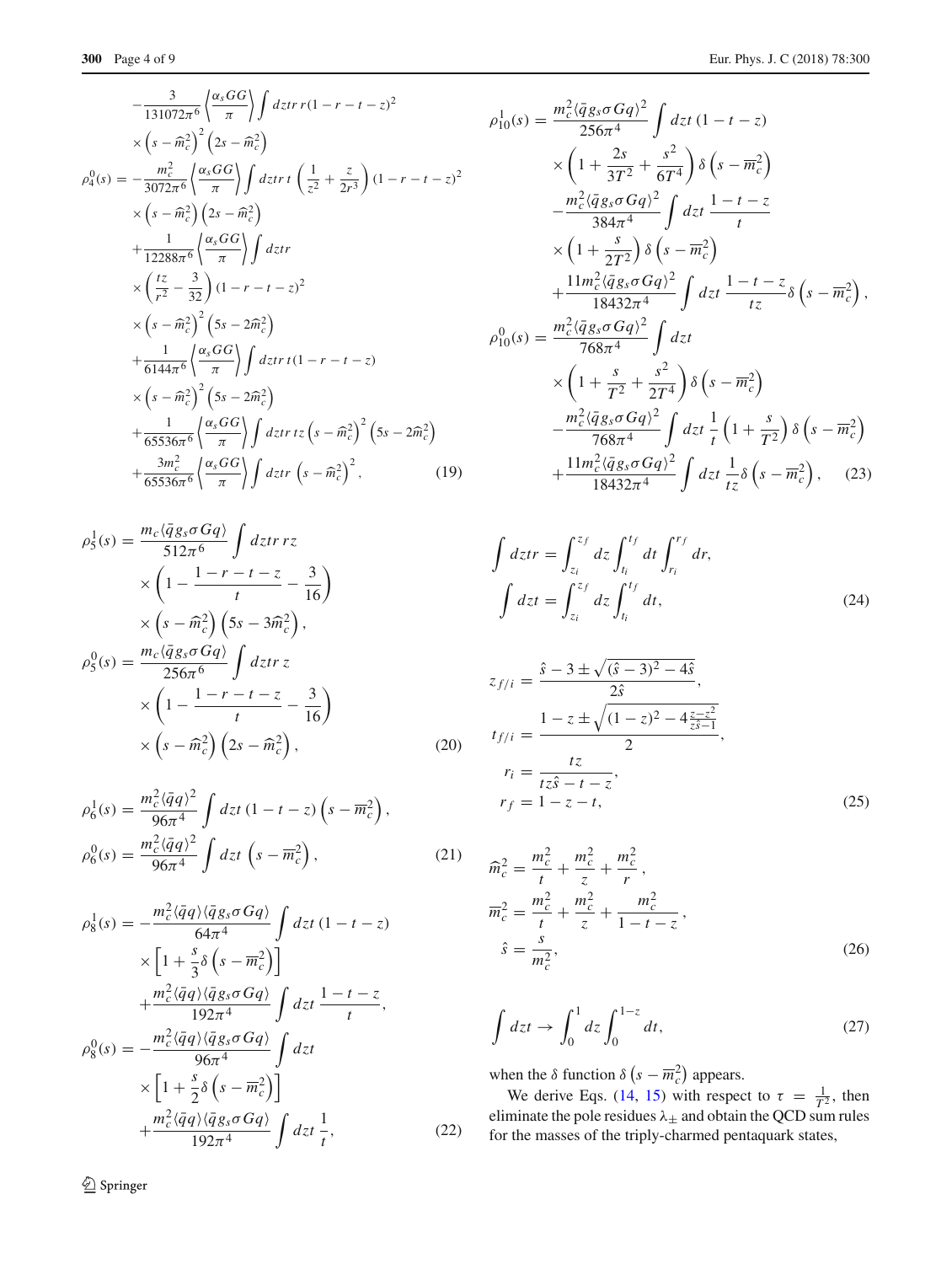<span id="page-4-1"></span>
$$
M_{-}^{2} = \frac{-\frac{d}{d\tau} \int_{9m_c^2}^{50} ds \left[ \sqrt{s} \rho_{QCD}^1(s) + m_c \rho_{QCD}^0(s) \right] \exp(-s\tau)}{\int_{9m_c^2}^{50} ds \left[ \sqrt{s} \rho_{QCD}^1(s) + m_c \rho_{QCD}^0(s) \right] \exp(-s\tau)},
$$
\n
$$
M_{+}^{2} = \frac{-\frac{d}{d\tau} \int_{9m_c^2}^{50} ds \left[ \sqrt{s} \rho_{QCD}^1(s) - m_c \rho_{QCD}^0(s) \right] \exp(-s\tau)}{\int_{9m_c^2}^{50} ds \left[ \sqrt{s} \rho_{QCD}^1(s) - m_c \rho_{QCD}^0(s) \right] \exp(-s\tau)}.
$$
\n(29)

### <span id="page-4-0"></span>**3 Numerical results and discussions**

We take the standard values of the vacuum condensates  $\langle \bar{q}q \rangle$  = -(0.24 ± 0.01 GeV)<sup>3</sup>,  $\langle \bar{q}g_s \sigma Gq \rangle$  =  $m_0^2 \langle \bar{q}q \rangle$ ,  $m_0^2 = (0.8 \pm 0.1) \text{ GeV}^2$ ,  $\langle \frac{\alpha_s GG}{\pi} \rangle = (0.33 \text{ GeV})^4$  at the energy scale  $\mu = 1$  GeV [\[16](#page-8-13)[–18](#page-8-14)[,52](#page-8-32)], and take the  $\overline{MS}$  mass  $m_c(m_c) = (1.28 \pm 0.03)$  GeV from the Particle Data Group [\[53](#page-8-33)]. Furthermore, we set  $m_u = m_d = 0$  due to the small current quark masses. We take into account the energy-scale dependence of the input parameters from the renormalization group equation,

$$
\langle \bar{q}q \rangle(\mu) = \langle \bar{q}q \rangle(Q) \left[ \frac{\alpha_s(Q)}{\alpha_s(\mu)} \right]^{\frac{12}{25}},
$$
  

$$
\langle \bar{q}g_s \sigma Gq \rangle(\mu) = \langle \bar{q}g_s \sigma Gq \rangle(Q) \left[ \frac{\alpha_s(Q)}{\alpha_s(\mu)} \right]^{\frac{2}{25}},
$$
  

$$
m_c(\mu) = m_c(m_c) \left[ \frac{\alpha_s(\mu)}{\alpha_s(m_c)} \right]^{\frac{12}{25}},
$$
  

$$
\alpha_s(\mu) = \frac{1}{b_0 t}
$$
  

$$
\times \left[ 1 - \frac{b_1}{b_0^2} \frac{\log t}{t} + \frac{b_1^2(\log^2 t - \log t - 1) + b_0 b_2}{b_0^4 t^2} \right],
$$
(30)

where  $t = \log \frac{\mu^2}{\Lambda^2}$ ,  $b_0 = \frac{33 - 2n_f}{12\pi}$ ,  $b_1 = \frac{153 - 19n_f}{24\pi^2}$ ,  $b_2 =$  $\frac{2857-\frac{5033}{9}n_f+\frac{325}{27}n_f^2}{128\pi^3}$ ,  $\Lambda = 210 \text{ MeV}$ , 292 MeV and 332 MeV for the flavors  $n_f = 5$ , 4 and 3, respectively [\[53](#page-8-33)[–55\]](#page-8-34), and evolve all the input parameters to the optimal energy scales to extract the masses of the triply-charmed pentaquark states with the flavor  $n_f = 4$ .

In the article, we study the scalar-diquark–scalar-diquark– antiquark type pentaquark state, which consists of two charmed diquark states and a charmed antiquark. In the heavy quark limit, the *c*-quark serves as a static well potential and combines with a light quark *q* to form a charmed diquark in color antitriplet, or combines with a light antiquark  $\bar{q}$  to form a charmed meson in color singlet (meson-like state in color octet),

$$
q^{j} + c^{k} \rightarrow \varepsilon^{ijk} q^{j} c^{k},
$$
  
\n
$$
\bar{q}^{j} + c^{k} \rightarrow \bar{q}^{j} \delta_{jk} c^{k} (\bar{q}^{j} \lambda^{a}_{jk} c^{k}),
$$
\n(31)

where the *i*, *j*, *k* are color indexes, the  $\lambda^a$  is Gell-Mann matrix. Then

 $\varepsilon^{ijk} q^j c^k + \varepsilon^{lmn} q'^m c^n + \bar{c}^a \rightarrow$  compact pentaquark states. (32)

The five-quark systems  $qq'cc\bar{c}$  are characterized by the effective charmed quark mass M*<sup>c</sup>* (or constituent quark mass) and the virtuality  $V = \sqrt{M_P^2 - (3M_C)^2}$  (or bound energy not as robust), where the *P* denotes the triplycharmed pentaquark states. It is natural to set the energy scales of the QCD spectral densities to be  $\mu = V$ . In Refs. [\[19](#page-8-15)[,20](#page-8-35),[26](#page-8-17),[27,](#page-8-36)[30](#page-8-19)[–36](#page-8-22)[,38](#page-8-24)[,39](#page-8-25),[56,](#page-8-37)[57\]](#page-8-38), we study the acceptable energy scales of the QCD spectral densities for the hidden-charm (hidden-bottom) tetraquark states and molecular states, hidden-charm pentaquark states, hidden-charm hexaquark states, and doubly-heavy tetraquark states in the QCD sum rules in details, and suggest an energy scale formula  $\mu = \sqrt{M_{X/Y/Z/P}^2 - (2M_Q)^2}$  to determine the optimal energy scales, which works well. The updated values of the effective heavy quark masses are  $\mathbb{M}_c = 1.82 \,\text{GeV}$  and  $M_b = 5.17$  GeV for the multiquark states having heavy–light diquark states [\[58,](#page-8-39)[59\]](#page-8-40). Now we use the energy scale formula,

$$
\mu = \sqrt{M_P^2 - (3M_c)^2},\tag{33}
$$

to determine the ideal energy scales of the QCD spectral densities.

In this article, we take the continuum threshold parameters as  $\sqrt{s_0} = M_P + (0.4 \sim 0.7)$  GeV, and vary the parameters  $\sqrt{s_0}$  to obtain the optimal Borel parameters  $T^2$  to satisfy the following four criteria:

- 1. Pole dominance on the phenomenological side;
- 2. Convergence of the operator product expansion;
- 3. Appearance of the Borel platforms;
- 4. Satisfying the energy scale formula.

In calculations, we observe that

$$
\mu \uparrow M_P \downarrow, \n\mu \downarrow M_P \uparrow,
$$
\n(34)

from the QCD sum rules in Eqs. [\(28,](#page-4-1) [29\)](#page-4-1). On the other hand, the energy scale formula indicates that

$$
\mu \uparrow M_P \uparrow, \n\mu \downarrow M_P \downarrow, \tag{35}
$$

as it can be rewritten as

$$
M_P = \sqrt{\mu^2 + (3M_c)^2}.
$$
 (36)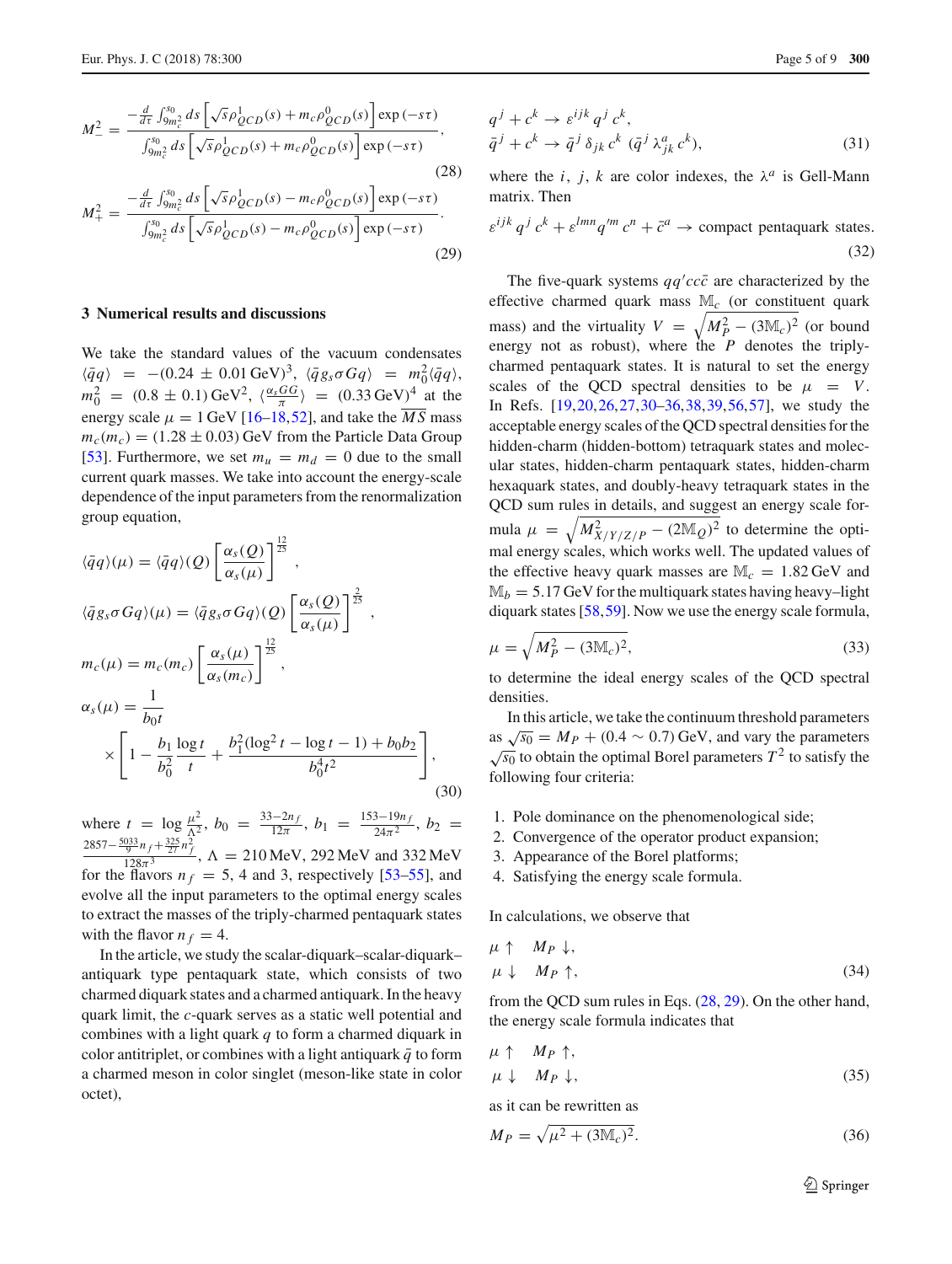| residues for the triply-enarmed pentaqual states |                           |                    |             |               |                 |                                  |
|--------------------------------------------------|---------------------------|--------------------|-------------|---------------|-----------------|----------------------------------|
|                                                  | $T^2$ (GeV <sup>2</sup> ) | $\sqrt{s_0}$ (GeV) | $\mu$ (GeV) | pole          | $M$ (GeV)       | $\lambda$ (GeV <sup>6</sup> )    |
| $\frac{1}{2}$                                    | $2.9 - 3.3$               | $6.3 \pm 0.1$      |             | $(71 - 87)\%$ | $5.61 \pm 0.10$ | $(2.38 \pm 0.31) \times 10^{-3}$ |
| $rac{1}{2}$ +                                    | $4.1 - 4.5$               | $6.4 \pm 0.1$      |             | $(42 - 61)\%$ | $5.72 \pm 0.10$ | $(1.45 \pm 0.28) \times 10^{-3}$ |

<span id="page-5-0"></span>**Table 1** The Borel parameters (Borel windows), continuum threshold parameters, optimal energy scales, pole contributions, masses and pole residues for the triply-charmed pentaquark states



<span id="page-5-1"></span>**Fig. 1** The contributions of the vacuum condensations of dimension *n* with  $n = 0, 3, 4, 5, 6, 8$  and 10, where the (I) and (II) denote the negative parity and positive parity pentaquark states, respectively.

It is difficult to obtain the optimal energy scales  $\mu$  and masses  $M_P$ , however, the optimal energy scales  $\mu$  and masses  $M_P$  do exist. The resulting Borel parameters or Borel windows  $T^2$ , continuum threshold parameters *s*0, optimal energy scales of the QCD spectral densities, pole contributions of the ground states are shown explicitly in Table [1.](#page-5-0)

In Fig. [1,](#page-5-1) we plot the contributions of the vacuum condensates  $D_n$  of dimension *n* in the operator product expansion for the central values of the input parameters,

$$
D_n = \frac{\int_{9m_c^2}^{50} ds \left[ \sqrt{s} \rho_n^1(s) \pm m_c \rho_n^0(s) \right] \exp\left(-\frac{s}{T^2}\right)}{\int_{9m_c^2}^{50} ds \left[ \sqrt{s} \rho_{QCD}^1(s) \pm m_c \rho_{QCD}^0(s) \right] \exp\left(-\frac{s}{T^2}\right)}.
$$
\n(37)

From the figure, we can see that the dominant contributions come from the quark condensate  $D_3$ , the contributions of the perturbative terms (or  $D_0$ ) are about  $(20-30)\%$ , so in this article we approximate the continuum contributions as  $\left[\sqrt{s}\rho_{QCD}^1(s) \pm m_c \rho_{QCD}^0(s)\right] \Theta(s-s_0)$ , and define the pole contributions PC as

$$
PC = \frac{\int_{9m_c^2}^{50} ds \left[ \sqrt{s} \rho_{QCD}^1(s) \pm m_c \rho_{QCD}^0(s) \right] \exp\left(-\frac{s}{T^2}\right)}{\int_{9m_c^2}^{\infty} ds \left[ \sqrt{s} \rho_{QCD}^1(s) \pm m_c \rho_{QCD}^0(s) \right] \exp\left(-\frac{s}{T^2}\right)}.
$$
\n(38)

From Table [1,](#page-5-0) we can see that the pole dominance condition can be well satisfied. Although the contributions of the vacuum condensate of dimension  $n = 3$  are very large, the contributions of the vacuum condensates of dimensions 6, 8, 10 have the hierarchy  $D_6 \gg |D_8| \gg |D_{10}|$ , the operator product expansion is convergent. Now the criterion **1** and criterion **2** are satisfied.

We take into account all uncertainties of the input parameters, and obtain the values of the masses and pole residues of the triply-charmed pentaquark states, which are shown explicitly in Table [1](#page-5-0) and Figs. [2,](#page-6-0) [3.](#page-6-1) In Figs. [2,](#page-6-0) [3,](#page-6-1) we plot the masses and pole residues of the triply-charmed pentaquark states in much larger ranges than the Borel windows. From the figures, we can see that the platforms for the mass and pole residue of the  $J^P = \frac{1}{2}$  pentaquark state appear as the minimum values, the Borel platforms are very flat, while the predicted mass and pole residue of the  $J^P = \frac{1}{2}^+$  pentaquark state increase slowly with the increase of the Borel parameter, we determine the platform by requiring the uncertainty  $\frac{\delta M_P}{M_P}$ induced by the Borel parameter is less than 1%. The criterion **3** is also satisfied, furthermore, the energy scale formula  $\mu = \sqrt{M_P^2 - (3M_C)^2}$  is well satisfied. Now the four criteria are all satisfied, we expect to make reliable predictions.

If the energy scale formula survives, the masses of the lowest triply-charmed pentaquark states should be larger than  $\sqrt{(1 \text{GeV})^2 + (3 \text{M}_c)^2} = 5.55 \text{ GeV}$ . In Fig. [4,](#page-6-2) we plot the predicted masses of the negative parity and positive parity triply-charmed pentaquark states with variations of the Borel parameters  $T^2$  for the threshold parameters  $\sqrt{s_0}$  = 6.3 GeV and 6.4 GeV, respectively. From the figure, we can see that the most flat platform appears at the energy scale  $\mu = 1.3$  GeV for the  $J^P = \frac{1}{2}$  triply-charmed pentaquark state, which happens to be the optimal energy scale deter-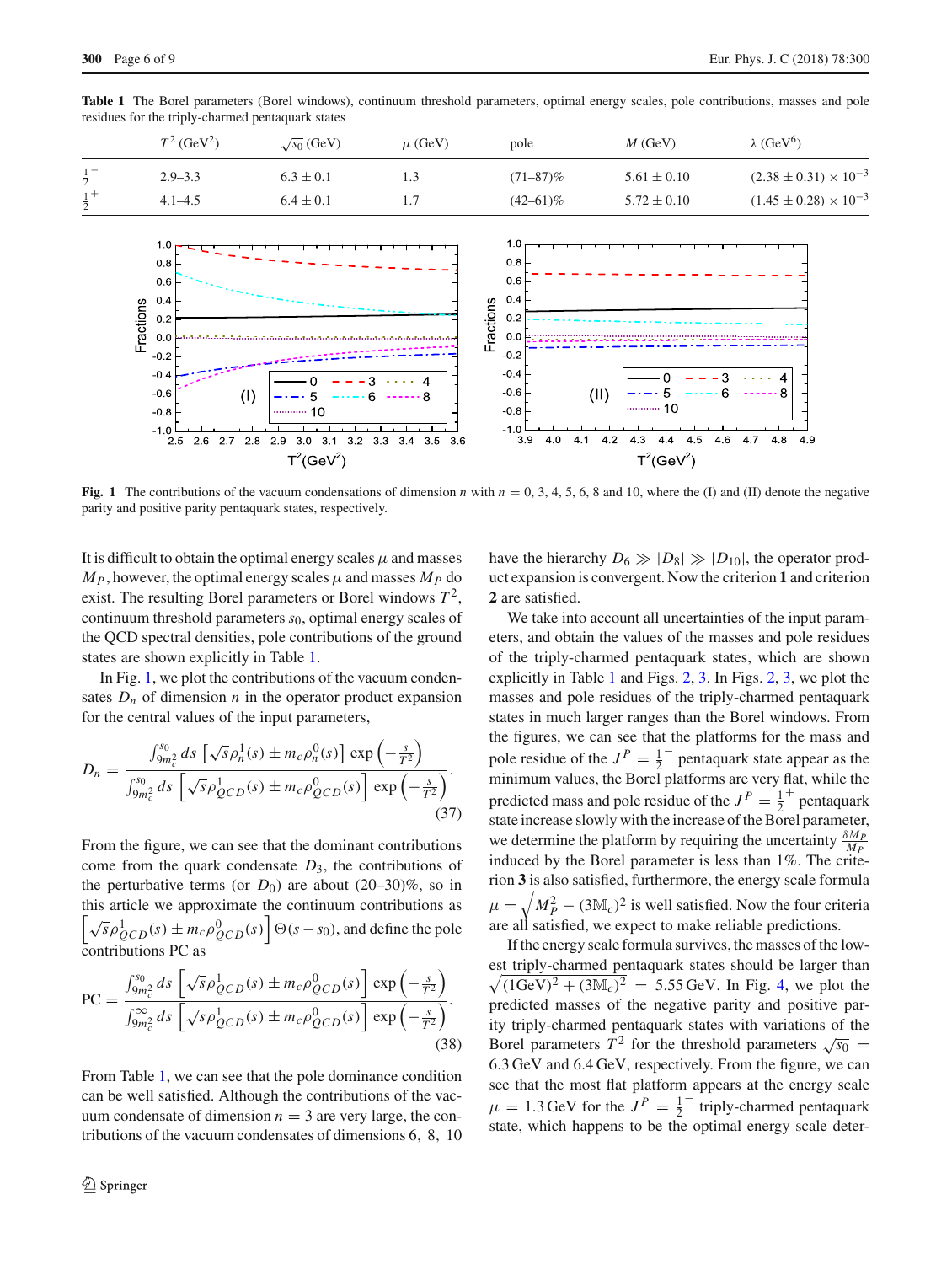

**Fig. 2** The masses of the triply-charmed pentaquark states with variations of the Borel parameters, where the (I) and (II) denote the negative parity and positive parity pentaquark states, respectively

<span id="page-6-0"></span>

**Fig. 3** The pole residues of the triply-charmed pentaquark states with variations of the Borel parameters, where the (I) and (II) denote the negative parity and positive parity pentaquark states, respectively

<span id="page-6-1"></span>

<span id="page-6-2"></span>**Fig. 4** The masses of the triply-charmed pentaquark states with variations of the Borel parameters  $T^2$  and energy scales  $\mu$ , where the (I) and (II) denote the negative parity and positive parity pentaquark states, respectively, the 1.0, 1.1, 1.2, ··· denote the energy scales μ of the QCD spectral densities

mined by the energy scale formula. For the  $J^P = \frac{1}{2}$ triply-charmed pentaquark state, no platform is more flat than others, we determine the optimal energy scale by the energy scale formula  $\mu = \sqrt{M_P^2 - (3M_C)^2}$ . In this article, we obtain the continuum threshold parameters  $\sqrt{s_0}$  =  $M_P + (0.6 \sim 0.8)$  GeV. In previous works [\[31](#page-8-20)[–35](#page-8-21)[,46](#page-8-41)[–50](#page-8-30)], we study the heavy, doubly-heavy, triply heavy baryon states and hidden-charm pentaquark states in a systematic way with the QCD sum rules, the continuum threshold parameters  $√s_0$  =  $M_{gr}$  + (0.6 ∼ 0.8) GeV work well, where the *gr* denotes the ground states. We expect that the relation survives for the triply-charmed pentaquark states.

In the QCD sum rules for the  $M_{+}$ , we choose much larger Borel parameter  $T^2$  than that for the  $M_$ , see Table [1,](#page-5-0) the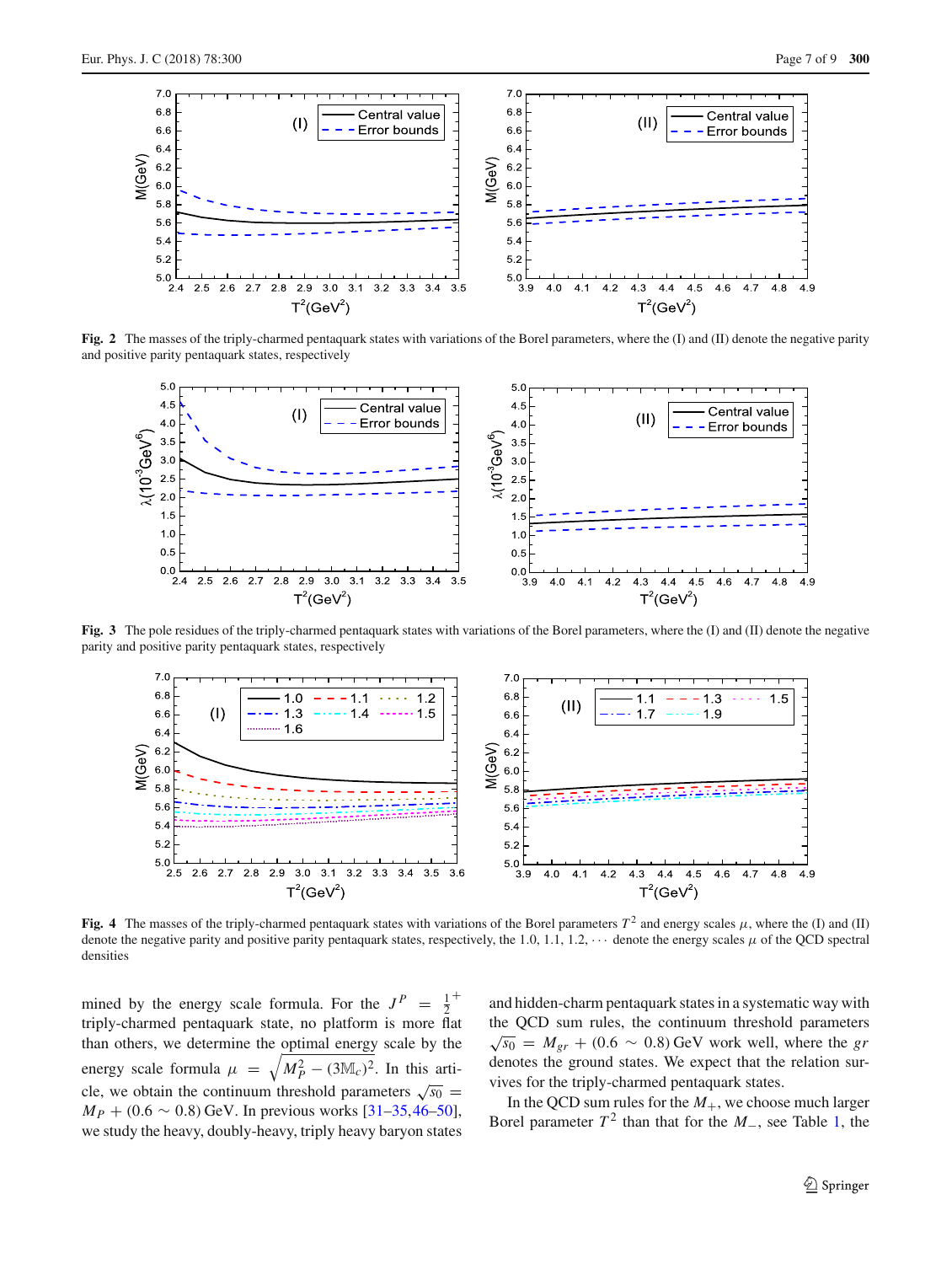contributions of the higher dimensional vacuum condensates especially the terms associate with  $\frac{1}{T^2}$  and  $\frac{1}{T^4}$  in the QCD spectral density are greatly suppressed. Moreover, in the QCD sum rules for the  $M_{+}$ , the higher dimensional vacuum condensates obtain additional suppression due to the special combination of the QCD spectral densities  $\rho_{QCD}^1(s)$ and  $\rho_{QCD}^0(s)$ ,  $\sqrt{s} \rho_{QCD}^1(s) - m_c \rho_{QCD}^0(s)$ , which also leads to a relation between the pole residues  $\lambda_-\approx 1.5\lambda_+$ . From Table [1](#page-5-0) and Fig. [1,](#page-5-1) we can see that in the Borel window in the  $QCD$  sum rules for the  $M_+$ , the dominant contributions come from the perturbative term plus the quark condensate term, the higher dimensional vacuum condensates play a minor important role, which is in contrast to the QCD sum rules for the  $M_$ . So the extracted mass  $M_+$  is less sensitive to the energy scale  $\mu$  of the QCD spectral density than the extracted mass *M*−, see Fig. [4.](#page-6-2)

The triply-charmed pentaquark states  $P_{cc\bar{c}ud}$  can be produced in the *pp* collisions at the Large Hadron Collider,

$$
pp \to \Xi_{bcu}^{+} X \to P_{cc\bar{c}ud}^{+} K^{-} \pi^{+} X,
$$
  
\n
$$
pp \to \Xi_{bbu}^{0} X \to P_{cc\bar{c}ud}^{+} K^{-} \pi^{+} \pi^{-} X,
$$
\n(39)

through the decays  $b \to c\bar{c}s$  and  $b \to c\bar{u}d$  at the quark level, where the superscript + of the  $P_{cc\bar{c}ud}^+$  denotes the electronic charge. The triply-charmed pentaquark states  $P_{cc\bar{c}ud}$  can also be produced in the  $\Lambda Q \Lambda Q'$  fusions [\[60](#page-8-42)],

$$
\Lambda_b \Lambda_c \to \Xi_{bcu}^+ n \to P_{cc\bar{c}ud}^+ K^- \pi^+ n,
$$
  
\n
$$
\Lambda_b \Lambda_b \to \Xi_{bbu}^0 n \to P_{cc\bar{c}ud}^+ K^- \pi^+ \pi^- n.
$$
\n(40)

We can search for the  $P_{cc\bar{c}ud}$  states in their two-body strong decays in the future.

In the following, we perform Fierz re-arrangement to the current  $J(x)$  both in the color and Dirac-spinor spaces to obtain the result,

$$
J = -\frac{1}{4}S\gamma_5c\,\bar{c}d + \frac{1}{4}S\gamma_\lambda\gamma_5c\,\bar{c}\gamma^\lambda d
$$
  
+ 
$$
\frac{1}{8}S\sigma_{\lambda\tau}\gamma_5c\,\bar{c}\sigma^{\lambda\tau}d + \frac{1}{4}S\gamma_\lambda c\,\bar{c}\gamma^\lambda\gamma_5d
$$
  
+ 
$$
\frac{1}{4}iSc\,\bar{c}i\gamma_5d
$$
  
+ 
$$
\frac{1}{4}S\gamma_5d\,\bar{c}c - \frac{1}{4}S\gamma_\lambda\gamma_5d\,\bar{c}\gamma^\lambda c
$$
  
- 
$$
\frac{1}{8}S\sigma_{\lambda\tau}\gamma_5d\,\bar{c}\sigma^{\lambda\tau}c
$$
  
- 
$$
\frac{1}{4}S\gamma_\lambda d\,\bar{c}\gamma^\lambda\gamma_5c - \frac{1}{4}iSd\,\bar{c}i\gamma_5c,
$$
 (41)

and introduce the notations  $\mathcal{S}\Gamma c = \varepsilon^{ijk} u_i^T C \gamma_5 c_j \Gamma c_k$  and  $S\Gamma d = \varepsilon^{ijk} u_i^T C \gamma_5 c_j \Gamma d_k$  for simplicity, here the  $\Gamma$  denotes the Dirac matrixes.

The components  $S(x)\Gamma c(x)\bar{c}(x)\Gamma'd(x)$  and  $S(x)\Gamma d(x)\bar{c}$  $(x)\Gamma'c(x)$  couple potentially to the baryon-meson pairs. The revelent thresholds are  $M_{\eta_c \Lambda_c^+} = 5.270 \,\text{GeV}, M_{\eta_c \Lambda_c^+ (2595)} =$ 

5.576 GeV,  $M_{\eta_c \Sigma_c^+ (2455)}$  = 5.436 GeV,  $M_{\eta_c \Sigma_c^+ (2520)}$  = 5.501 GeV,  $M_{J/\psi \Lambda_c^+}$  = 5.383 GeV,  $M_{J/\psi \Lambda_c^+(2595)}$  =  $5.689 \,\text{GeV}, M_{J/\psi\Sigma_c^+(2455)} = 5.550 \,\text{GeV}, M_{J/\psi\Sigma_c^+(2520)} =$  $5.614 \text{ GeV}$  [\[53\]](#page-8-33),  $M_{\Xi_{cc}^{++}D^-}$  = 5.491 GeV,  $M_{\Xi_{cc}^{++}D^{*-}}$  = 5.632 GeV [\[37\]](#page-8-23). After taking into account the currentshadrons duality, we obtain the Okubo-Zweig-Iizuka superallowed decays,

$$
P\left(\frac{1}{2}^-\right) \to \eta_c \Lambda_c^+, \ \eta_c \Lambda_c^+(2595), \ \eta_c \Sigma_c^+(2455), \ \eta_c \Sigma_c^+(2520),
$$
  

$$
J/\psi \Lambda_c^+, \ J/\psi \Sigma_c^+(2455), \Xi_{cc}^{++} D^-, \tag{42}
$$

$$
P\left(\frac{1}{2}^{+}\right) \rightarrow \eta_c \Lambda_c^{+}, \quad \eta_c \Lambda_c^{+}(2595), \quad \eta_c \Sigma_c^{+}(2455), \quad \eta_c \Sigma_c^{+}(2520), \quad J/\psi \Lambda_c^{+}, \quad J/\psi \Sigma_c^{+}(2455),
$$
\n
$$
J/\psi \Lambda_c^{+}(2595), \quad J/\psi \Sigma_c^{+}(2520), \quad \Xi_{cc}^{++} D^{-}, \quad \Xi_{cc}^{++} D^{*-}, \tag{43}
$$

We can search for the triply-charmed pentaquark states  $P_{cc\bar{c}ud}$  in those decays in the future. The LHCb collaboration observed the  $P_c(4380)$  and  $P_c(4450)$  in the process,

$$
pp \to \Lambda_b X \to P_c (4380/4450)^+ K^- \to J/\psi p K^- X
$$
, (44)

in the  $J/\psi p$  invariant mass-spectrum [\[15\]](#page-8-12). The triplycharmed pentaquark states can be observed analogously, for example, in the process

$$
pp \to \Xi_{bcu}^+ X \to P_{cc\bar{c}ud}^+ K^- \pi^+ X \to J/\psi \Lambda_c^+ K^- \pi^+ X,\tag{45}
$$

in the  $J/\psi \Lambda_c^+$  invariant mass-spectrum. The LHCb collaboration have observed the doubly-charmed baryon state  $\Xi_{cc}^{++}$ in the  $\Lambda_c^+ K^- \pi^+ \pi^+$  invariant mass-spectrum [\[37](#page-8-23)], the triplycharmed pentaquark states  $P_{cc\bar{c}ud}$  may be observed in the future.

### <span id="page-7-0"></span>**4 Conclusion**

In this article, we construct the scalar-diquark-scalar-diquarkantiquark type current to interpolate the ground state triplycharmed pentaquark states with  $J^P = \frac{1}{2}^{\pm}$ , and carry out the operator product expansion up to the vacuum condensates of dimension 10 consistently. We obtain the QCD spectral densities through dispersion relation and separate the contributions of the negative-parity and positive parity triply-charmed pentaquark states explicitly. Then we extract the masses and pole residues in the Borel windows at the optimal energy scales of the QCD spectral densities, which are determined by the energy scale formula  $\mu = \sqrt{M_P^2 - (3M_c)^2}$ . Experimentally, there are no candidates for the triply-charmed pentaquark states, we can search for the triply-charmed pentaquark states in the Okubo–Zweig–Iizuka super-allowed strong decays in the future.